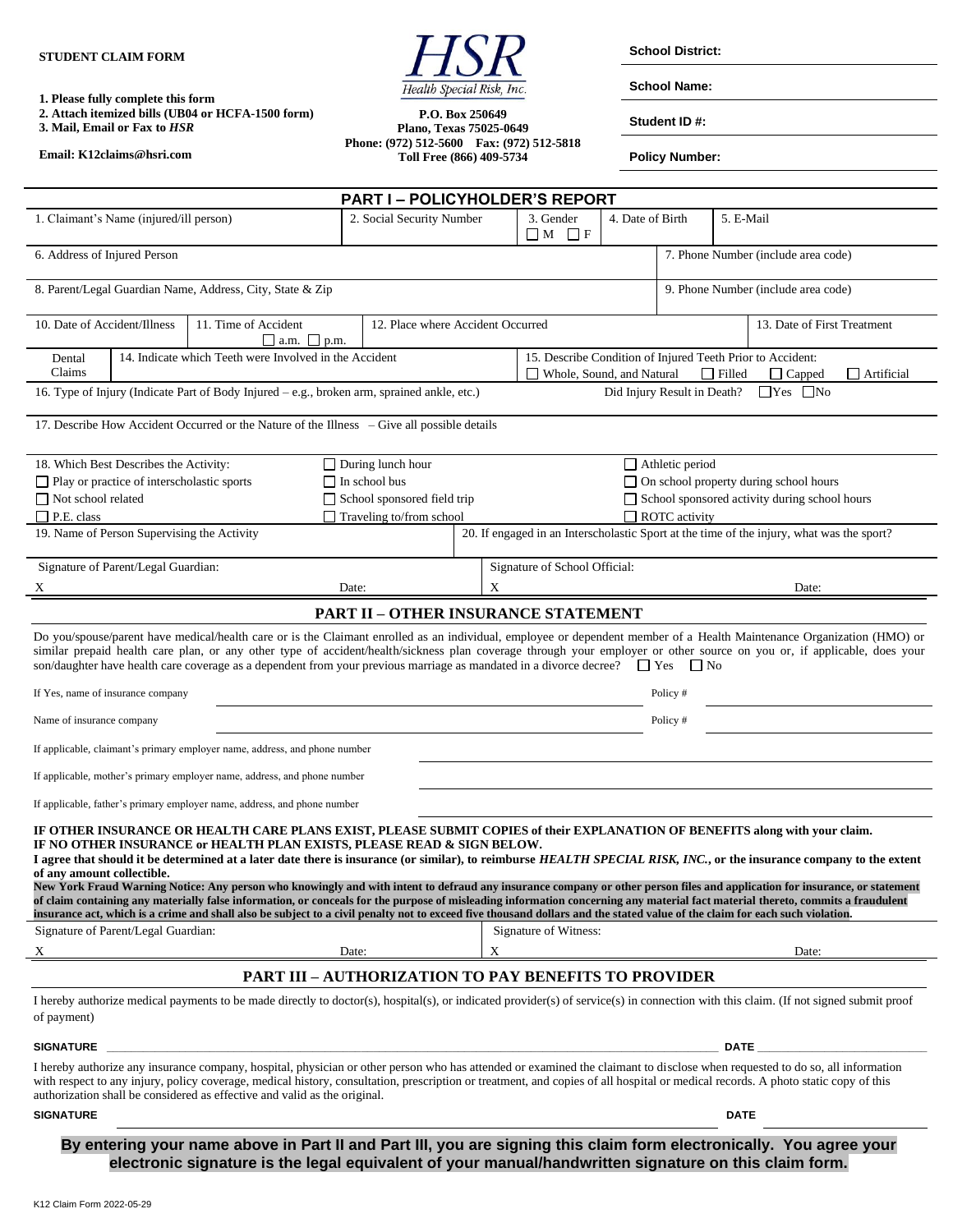## **FRAUD WARNING NOTICES**

Any person who knowingly presents a false of fraudulent claim for payment of loss or benefit or knowingly presents false information in an application for insurance is guilty of a crime and may be subject to fines and confinement in prison.

### **STATE SPECIFIC PROVISIONS**

| Alabama                                    | Any person who knowingly presents a false or fraudulent claim for payment of a loss or benefit or who knowingly presents false information in an application for<br>insurance is guilty of a crime and may be subject to restitution fines or confinement in prison, or any combination thereof.                                                                                                                                                                                                                                                                                                                                                                                                                                                                                                                 |  |  |  |  |  |  |  |
|--------------------------------------------|------------------------------------------------------------------------------------------------------------------------------------------------------------------------------------------------------------------------------------------------------------------------------------------------------------------------------------------------------------------------------------------------------------------------------------------------------------------------------------------------------------------------------------------------------------------------------------------------------------------------------------------------------------------------------------------------------------------------------------------------------------------------------------------------------------------|--|--|--|--|--|--|--|
| Alaska                                     | A person who knowingly and with intent to injure, defraud, or deceive an insurance company files a claim containing false, incomplete, or misleading information<br>may be prosecuted under state law.                                                                                                                                                                                                                                                                                                                                                                                                                                                                                                                                                                                                           |  |  |  |  |  |  |  |
| Arizona                                    | For your protection Arizona law requires the following statement to appear on this form. Any person who knowingly presents a false or fraudulent claim for payment<br>of a loss is subject to criminal and civil penalties.                                                                                                                                                                                                                                                                                                                                                                                                                                                                                                                                                                                      |  |  |  |  |  |  |  |
| Arkansas<br>Louisiana                      | Any person who knowingly presents a false or fraudulent claim for payment of a loss or benefit or knowingly presents false information in an application for<br>insurance is guilty of a crime and may be subject to fines and confinement in prison.                                                                                                                                                                                                                                                                                                                                                                                                                                                                                                                                                            |  |  |  |  |  |  |  |
| California                                 | For your protection California law requires the following to appear on this form: Any person who knowingly presents false or fraudulent claim for the payment of a                                                                                                                                                                                                                                                                                                                                                                                                                                                                                                                                                                                                                                               |  |  |  |  |  |  |  |
| Colorado                                   | loss is guilty of a crime and may be subject to fines and confinement in state prison.<br>It is unlawful to knowingly provide false, incomplete, or misleading facts or information to an insurance company, for the purpose of defrauding or attempting to<br>defraud the company. Penalties may include imprisonment, fines, denial of insurance and civil damages. Any insurance company or agent of an insurance company<br>who knowingly provides false, incomplete, or misleading facts or information to a policyholder or claimant, for the purpose of defrauding or attempting to defraud<br>the policyholder or claimant, with regard to a settlement or award payable for insurance proceeds shall be reported to the Colorado Division of Insurance within the<br>Department of Regulatory Agencies. |  |  |  |  |  |  |  |
| Connecticut                                | This form must be completed in its entirety. Any person who intentionally misrepresents or intentionally fails to disclose any material fact related to a claimed injury<br>may be guilty of a felony.                                                                                                                                                                                                                                                                                                                                                                                                                                                                                                                                                                                                           |  |  |  |  |  |  |  |
| Delaware<br>Idaho                          | Any person who knowingly, and with intent to injure, defraud or deceive any insurer, files a statement of claim containing any false, incomplete or misleading<br>information is guilty of a felony.                                                                                                                                                                                                                                                                                                                                                                                                                                                                                                                                                                                                             |  |  |  |  |  |  |  |
| <b>District</b><br>of Columbia             | WARNING: It is a crime to provide false or misleading information to an insurer, for the purpose of defrauding the insurer or any other person. Penalties include<br>imprisonment and/or fines. In addition, an insurer may deny insurance benefits if false information materially related to a claim was provided by the applicant.                                                                                                                                                                                                                                                                                                                                                                                                                                                                            |  |  |  |  |  |  |  |
| Florida                                    | Any person who knowingly and with intent to injure, defraud, or deceive any insurer files a statement of claim containing any false, incomplete, or misleading<br>information is guilty of a felony of the third degree.                                                                                                                                                                                                                                                                                                                                                                                                                                                                                                                                                                                         |  |  |  |  |  |  |  |
| Hawaii                                     | For your protection, Hawaii law requires you to be informed that presenting a fraudulent claim for payment of a loss or benefit is a crime punishable by fines or<br>imprisonment, or both.                                                                                                                                                                                                                                                                                                                                                                                                                                                                                                                                                                                                                      |  |  |  |  |  |  |  |
| Indiana                                    | A person who knowingly and with intent to defraud an insurer. files a statement of claim containing any false, incomplete, or misleading information commits a<br>felony.                                                                                                                                                                                                                                                                                                                                                                                                                                                                                                                                                                                                                                        |  |  |  |  |  |  |  |
| Kentucky                                   | Any person who knowingly and with intent to defraud any insurance company or other person files a statement of claim containing any materially false information<br>or conceals, for the purpose of misleading, information concerning any fact material thereto commits a fraudulent insurance act, which is a crime.                                                                                                                                                                                                                                                                                                                                                                                                                                                                                           |  |  |  |  |  |  |  |
| Maine                                      | It is a crime to knowingly provide false, incomplete or misleading information to an insurance company for the purpose of defrauding the company. Penalties may<br>include imprisonment, fines, or denial of insurance benefits.                                                                                                                                                                                                                                                                                                                                                                                                                                                                                                                                                                                 |  |  |  |  |  |  |  |
| Maryland                                   | Any person who knowingly and willfully presents a false or fraudulent claim for payment of<br>a loss or benefit or who knowingly and willfully presents false information in an application for insurance is guilty of a crime and may be subject to fines and<br>confinement in prison.                                                                                                                                                                                                                                                                                                                                                                                                                                                                                                                         |  |  |  |  |  |  |  |
| Michigan<br>North Dakota<br>South Dakota   | Any person who knowingly and with intent to defraud any insurance company or another person, files a statement of claim containing any materially false<br>information or conceals, for the purpose of misleading information concerning any fact material thereto, commits a fraudulent insurance act, which is a crime and<br>subject the person to criminal civil penalties.                                                                                                                                                                                                                                                                                                                                                                                                                                  |  |  |  |  |  |  |  |
| Minnesota                                  | A person who files a claim with intent to defraud or helps commit a fraud against an insurer is guilty of a crime.                                                                                                                                                                                                                                                                                                                                                                                                                                                                                                                                                                                                                                                                                               |  |  |  |  |  |  |  |
| Nevada<br>New<br>Hampshire                 | Any person who knowingly files a statement of claim containing any misrepresentation or any false, incomplete, or misleading information may be guilty of a<br>criminal act punishable under state or federal law, or both and may be subject to civil penalties.<br>Any person who, with a purpose to injure, defraud or deceive any insurance company, files a statement of claim containing any false, incomplete or misleading<br>information is subject to prosecution and punishment for insurance fraud as provided in RSA638:20                                                                                                                                                                                                                                                                          |  |  |  |  |  |  |  |
| <b>New Jersey</b>                          | Any person who includes any false or misleading information on an application for an insurance policy is subject to criminal and civil penalties.                                                                                                                                                                                                                                                                                                                                                                                                                                                                                                                                                                                                                                                                |  |  |  |  |  |  |  |
| <b>New Mexico</b>                          | Any person who knowingly presents a false or fraudulent claim for payment of a loss or benefit or knowingly presents false information in an application for                                                                                                                                                                                                                                                                                                                                                                                                                                                                                                                                                                                                                                                     |  |  |  |  |  |  |  |
|                                            | insurance is guilty of a crime and may be subject to civil fines and criminal penalties.                                                                                                                                                                                                                                                                                                                                                                                                                                                                                                                                                                                                                                                                                                                         |  |  |  |  |  |  |  |
| Ohio                                       | Any person who, with intent to defraud or knowing that he is facilitating a fraud against an insurer, submits an application or files a claim containing a false or<br>deceptive statement is guilty of insurance fraud.                                                                                                                                                                                                                                                                                                                                                                                                                                                                                                                                                                                         |  |  |  |  |  |  |  |
| Oklahoma                                   | WARNING: Any person who knowingly, and with intent to injure, defraud or deceive any insurer, makes any claim for the proceeds of an insurance policy<br>containing any false, incomplete or misleading information is guilty of a felony.                                                                                                                                                                                                                                                                                                                                                                                                                                                                                                                                                                       |  |  |  |  |  |  |  |
| Oregon                                     | Any person who knowingly and with intent to defraud or solicit another to defraud an insurer: (1) by submitting an application, or (2) by filing a claim containing a<br>false statement as to any material fact thereto, may be committing a fraudulent insurance act, which may be a crime and may subject the person to criminal and civil<br>penalties.                                                                                                                                                                                                                                                                                                                                                                                                                                                      |  |  |  |  |  |  |  |
| Pennsylvania                               | Any person who knowingly and with intent to defraud any insurance company or other person files an application for insurance or statement of claim containing any<br>materially false information or conceals for the purpose of misleading, information concerning any fact material thereto commits a fraudulent insurance act, which is                                                                                                                                                                                                                                                                                                                                                                                                                                                                       |  |  |  |  |  |  |  |
| <b>Rhode Island</b><br>West Virginia       | a crime and subjects such person to criminal and civil penalties.<br>Any person who knowingly presents a false or fraudulent claim for payment of a loss or benefit or knowingly presents false information in an application for<br>insurance is guilty of a crime and may be subject to fines and confinement in prison.                                                                                                                                                                                                                                                                                                                                                                                                                                                                                       |  |  |  |  |  |  |  |
| <b>Tennessee</b><br>Virginia<br>Washington | It is a crime to knowingly provide false, incomplete or misleading information to an insurance company for the purpose of defrauding the company. Penalties include<br>imprisonment, fines and denial of insurance benefits.                                                                                                                                                                                                                                                                                                                                                                                                                                                                                                                                                                                     |  |  |  |  |  |  |  |
| Texas                                      | Any person who knowingly presents a false or fraudulent claim for the payment of a loss is guilty of a crime and may be subject to fines and confinement in state                                                                                                                                                                                                                                                                                                                                                                                                                                                                                                                                                                                                                                                |  |  |  |  |  |  |  |
| Utah                                       | prison.<br>Any person who knowingly presents false or fraudulent underwriting information, files or causes to be filed a false or fraudulent claim for disability compensation or<br>medical benefits or submits a false or fraudulent report or billing for health care fees or other professional services is guilty of a crime and may be subject to fines<br>and confinement in state prison. Utah Workers Compensation claims only.                                                                                                                                                                                                                                                                                                                                                                         |  |  |  |  |  |  |  |